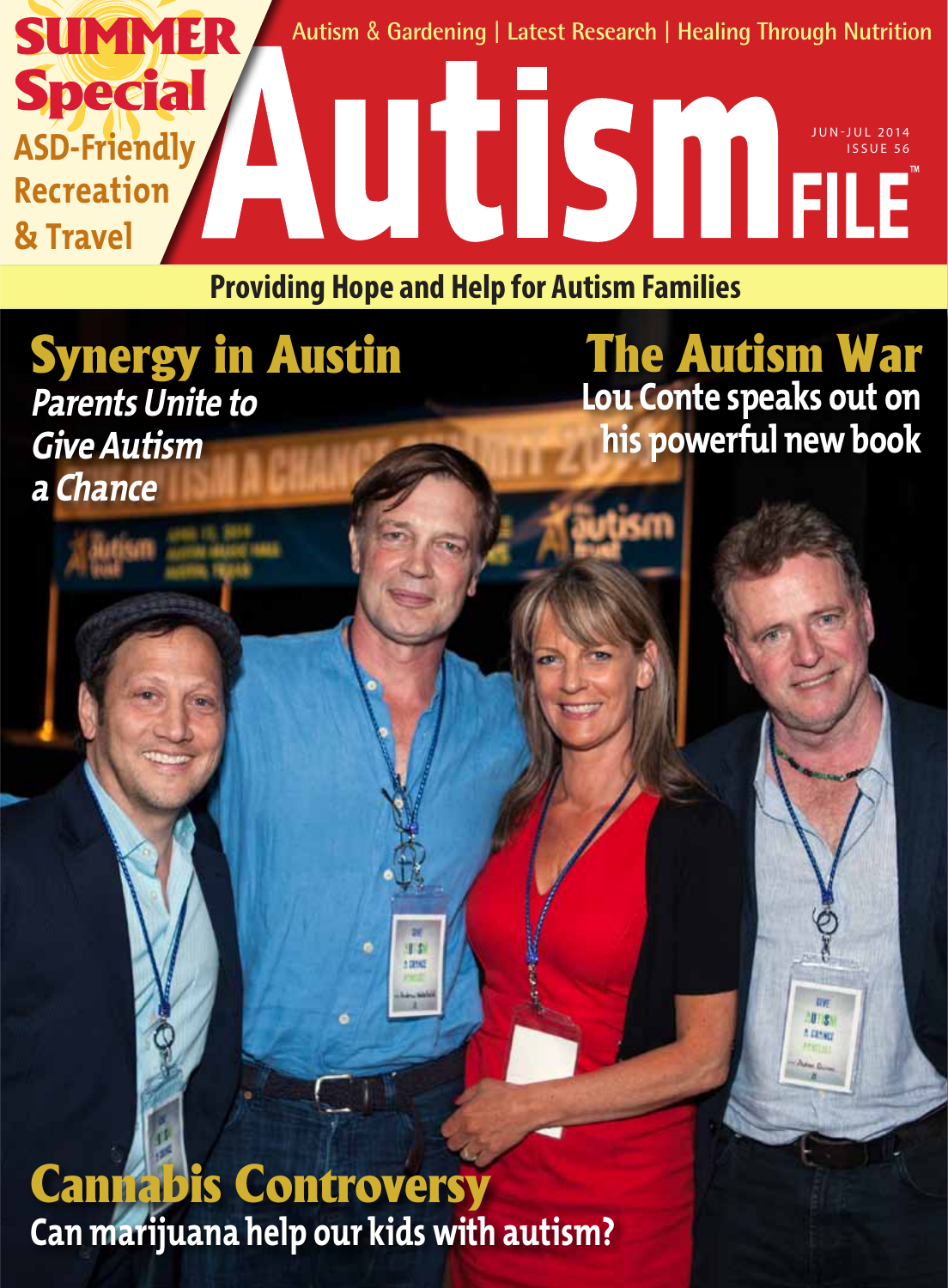# **Summertime Stress-Busters**



### *With school in recess, use these strategies to combat the added stress of going back into fulltime care mode…*

**B y D eirdre I m u s**

s a kid, summer is everything.<br>Just the word evokes a sense<br>of nostalgia in most of us:<br>carefree days and nights spent on the Just the word evokes a sense of nostalgia in most of us: beach, chasing lightening bugs in the

yard, licking melted ice cream off sticky fingers. Maybe you attended summer camp, played on a traveling sports team, or goofed off with friends at the neighborhood pool. No matter the activity,

#### Deirdre Imus...



…Deirdre Imus is president and founder of The Deirdre Imus Environmental Health Center® at Hackensack University Medical Center, founder of dienviro.org, a website devoted to environmental health, and co-founder/co-director of the Imus Cattle Ranch for Kids with Cancer. She is a New York Times best-selling author, and a frequent contributor to FoxNewsHealth.com, and Fox Business Channel. In her quest to clean up the environment for our kids, Deirdre developed the award-winning Greening the Cleaning® program and product line, which replaces the hazardous ingredients commonly found in cleaning agents with non-toxic plant-based ingredients. Deirdre has been the recipient

of numerous awards and honors for her impact as a leader in the field of environmental health.

summer was sacred. The weather was warm, time was irrelevant, and homework non-existent. It was all so exciting, and full of possibility.

Fast-forward a few decades, and summer is much different. Sure, it's still warm outside and the general pace of life feels a bit more leisurely, even if you are stuck behind a desk in an office cubicle. But as a parent, your mind is never totally at ease, in any season. Life sometimes feels like a perpetual calm before the storm. It is a disquieting feeling, but one to which we adjust in order to exist in a world separate from our children.

#### **Battling depression**

Yet parents of children on the autism spectrum are rarely able to detach from their kids, at least not for very long. As hordes of mainstream youngsters head off to their prescribed summertime activity, special needs kids often stay put. What's more, with school on hiatus, caretakers accustomed to a few hours relief each day are temporarily charged with fulltime care. The struggle becomes not only how to entertain their charges, but how to maintain peace of mind.

Taking care of children on the autism spectrum requires a special kind of energy, physically, psychologically, and I think, most important, physiologically. Not surprisingly, studies have shown that those who mind special needs kids are particularly prone to negative emotions. Earlier this year, researchers at the University of Illinois found that mothers of young children with autism spectrum disorders experience significantly higher levels of depression symptoms and stress than mothers of typically developing children.

When a child is diagnosed with an autism spectrum disorder, the family's focus swiftly shifts toward managing every aspect of that child's well-being. With so much attention being given to ASD kids, other health problems seem secondary, even if they're not. But stress,